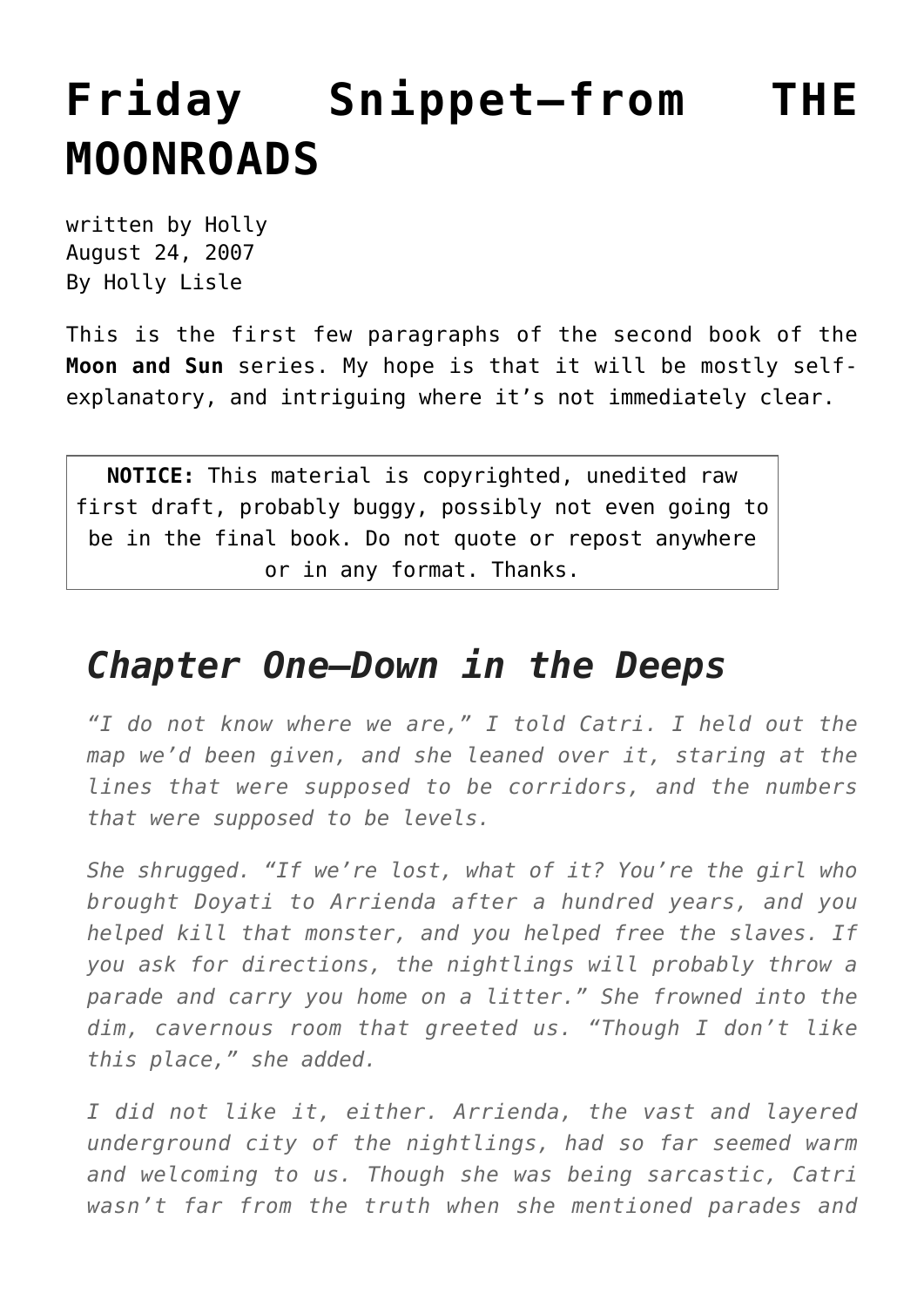*litters. The nightlings we dealt with daily showered us with every kindness.*

*Here, though, I saw taandu monsters talking with well-dressed nightling men; and, creatures I would have sworn were from the nightworlds watched us as we passed.*

*"You're sure Yarri wanted us to meet her here?" Catri asked.*

*"Of course she didn't. I'm lost. I haven't seen a marker in ages, and…"*

*Something dripped on my shoulder. I jumped, and turned and looked up. Above me a tree root tangled its way through cracks in Arrienda's beautiful stonework, and something from the root had dripped onto me. It was sticky, I discovered when I tried to brush it away. And sweet-smelling. Raw taandu sap, I realized, as I saw the cut that had been made in the root.*

*An ugly, squat, heavily muscled creature the colors of fungus under rocks waddled up to me and glared at me with fangs bared and eyes narrowed. "You want that, you have to pay for it," it growled.*

*"The … the sap? I don't want it." I started backing away. But its tongue whipped out and licked the remainder of the sap from my shoulder with a sandpaper tongue.*

*"Don't get in the way, then," it said. "People who do want it pay good money to stand there. Human."*

*Heads turned then, and everyone stared at us. The word "human" rippled through the well-dressed and the unsavory, through the talkers and the doers and the leaners-on-walls. Over the shoulder the sap-seller hadn't licked, Catri whispered into my ear, "I think we need to be going."*

*But the creatures of this level were moving toward us slowly. Menacingly. "Humans," they muttered. "Humans. What are they*